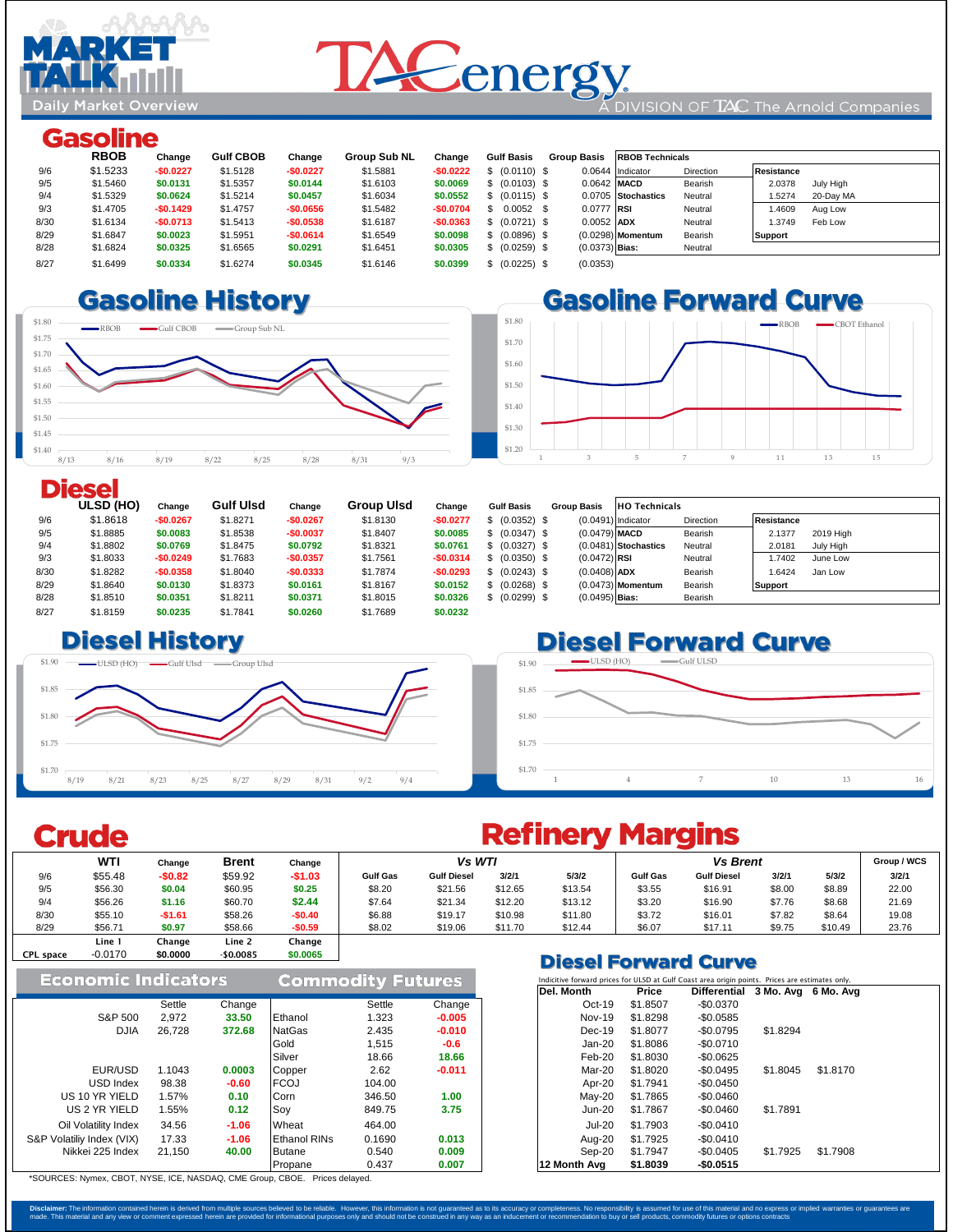#### Daily Henry Hub and Waha natural gas spot prices (Jan 1, 2018-Sep 4, 2019) dollars per million British thermal units



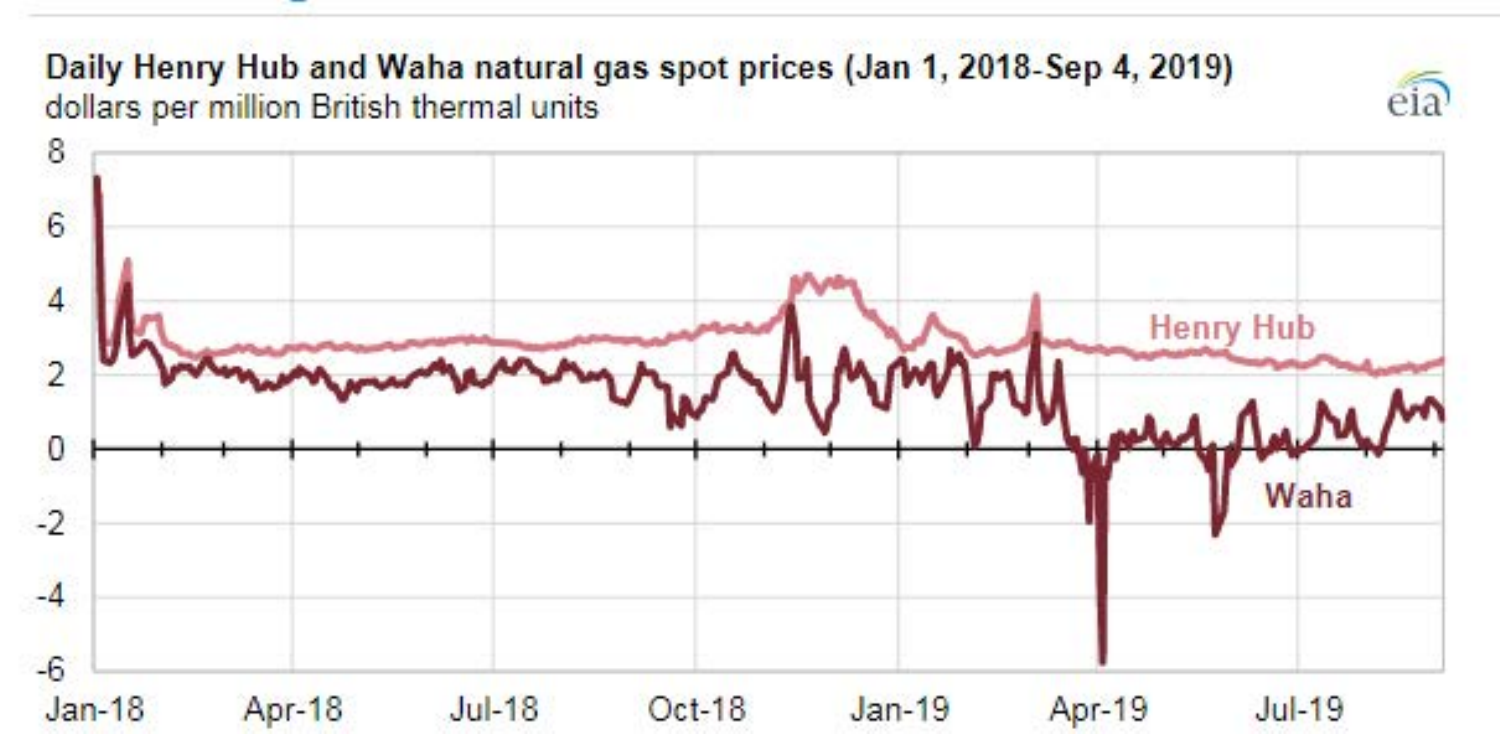### **Crude Stocks TOTAL US**

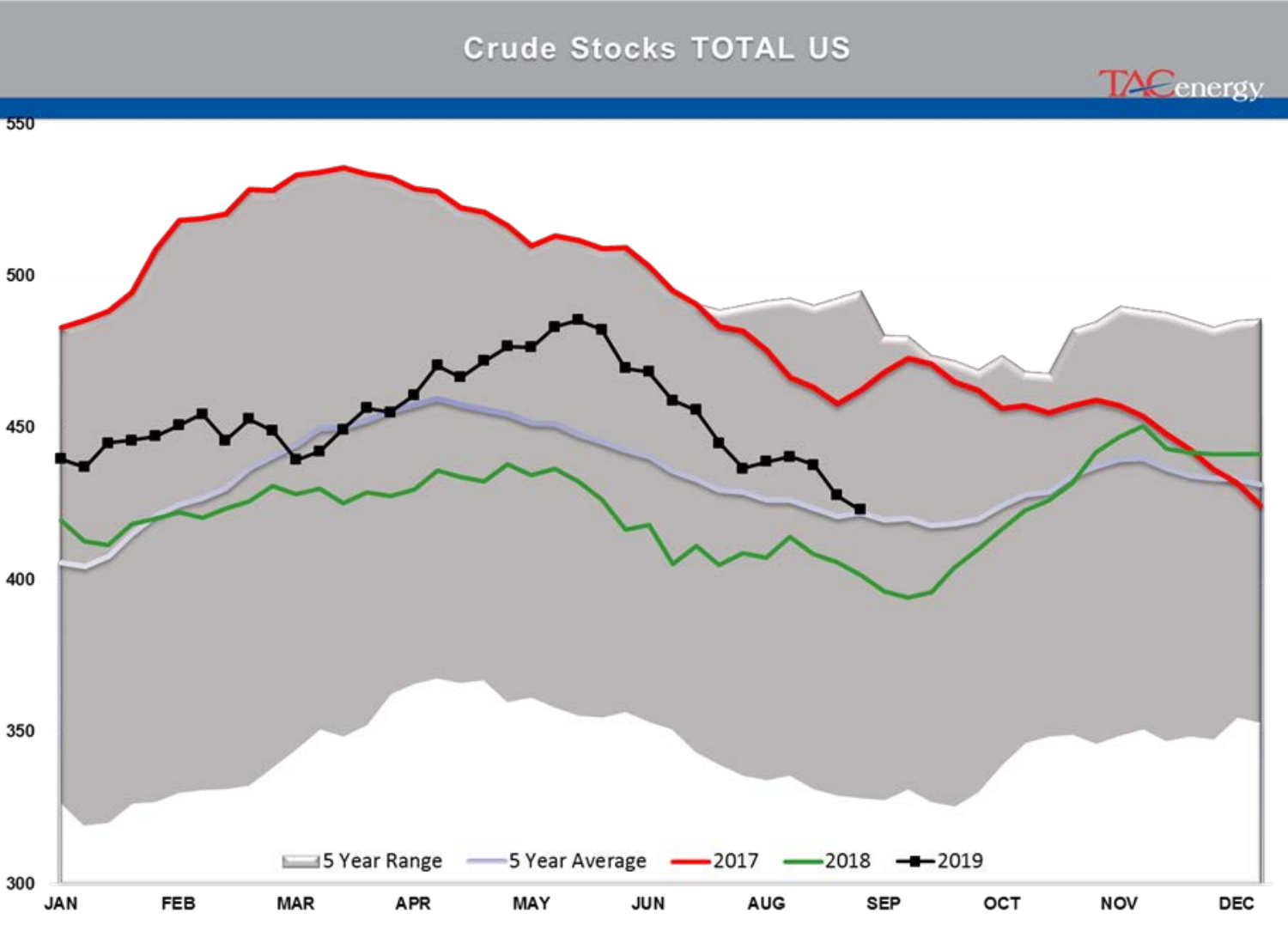## **Crude Output**

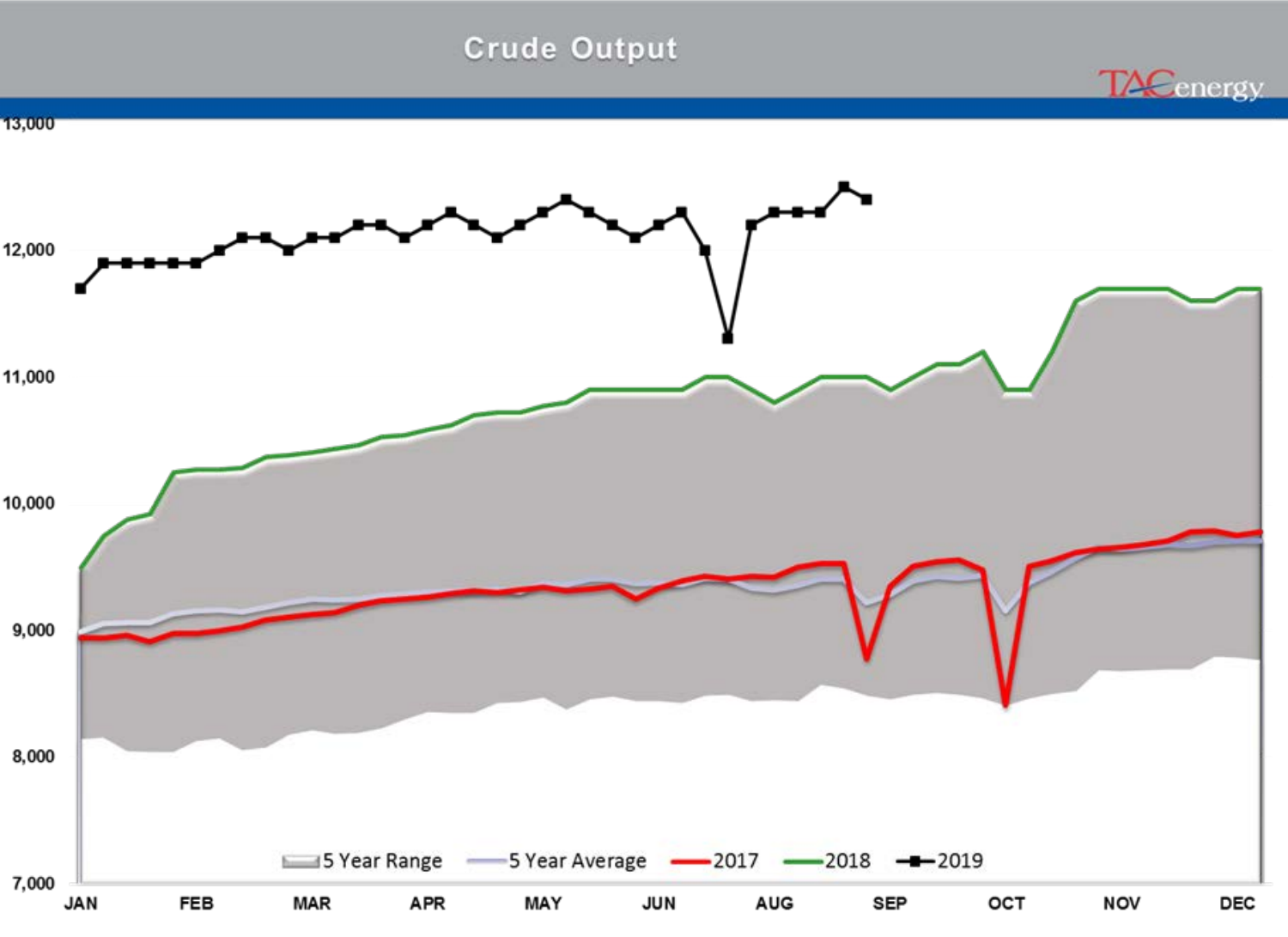## **Total US Petroleum Demand**



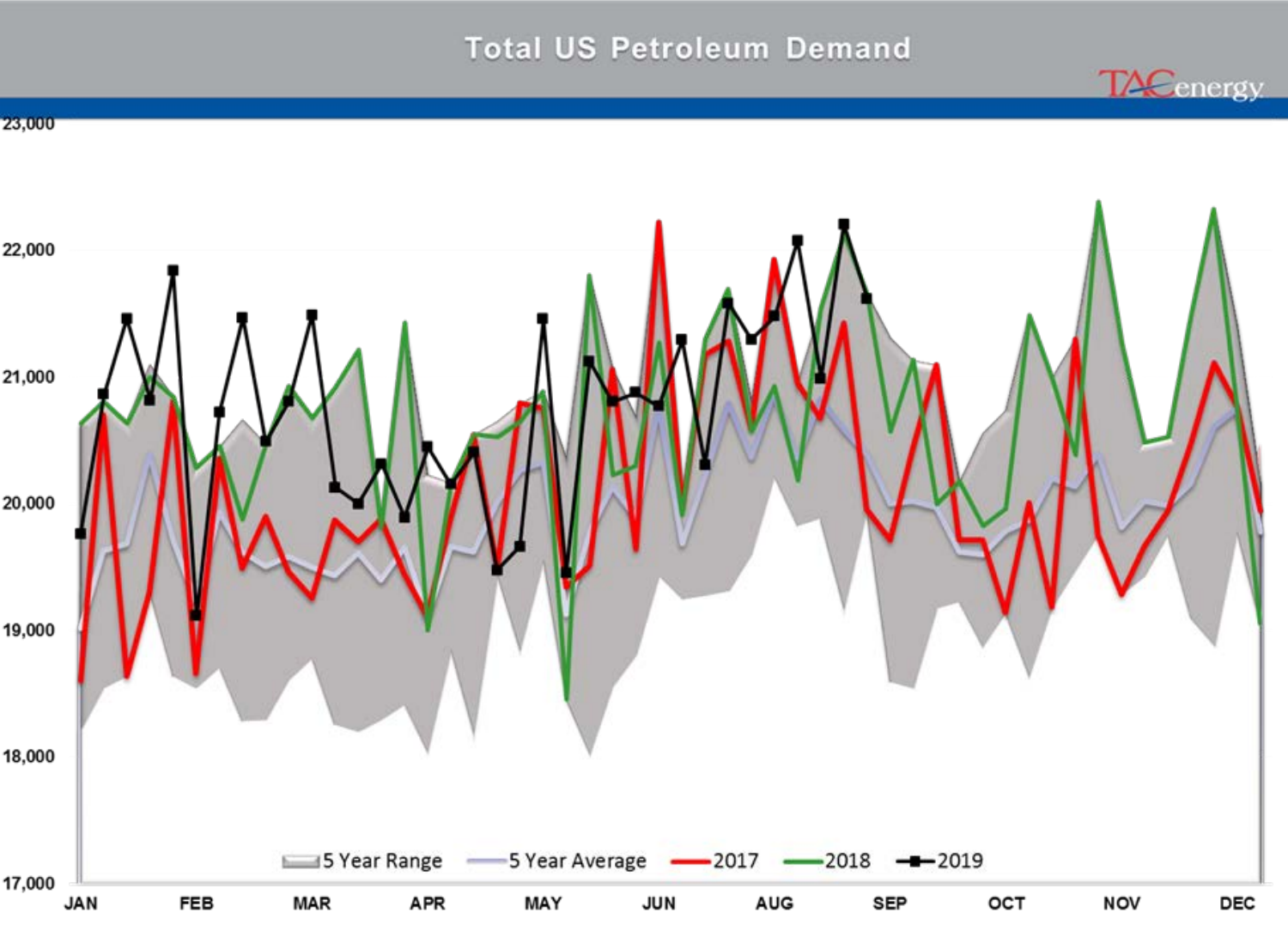### **Diesel Implied Demand**





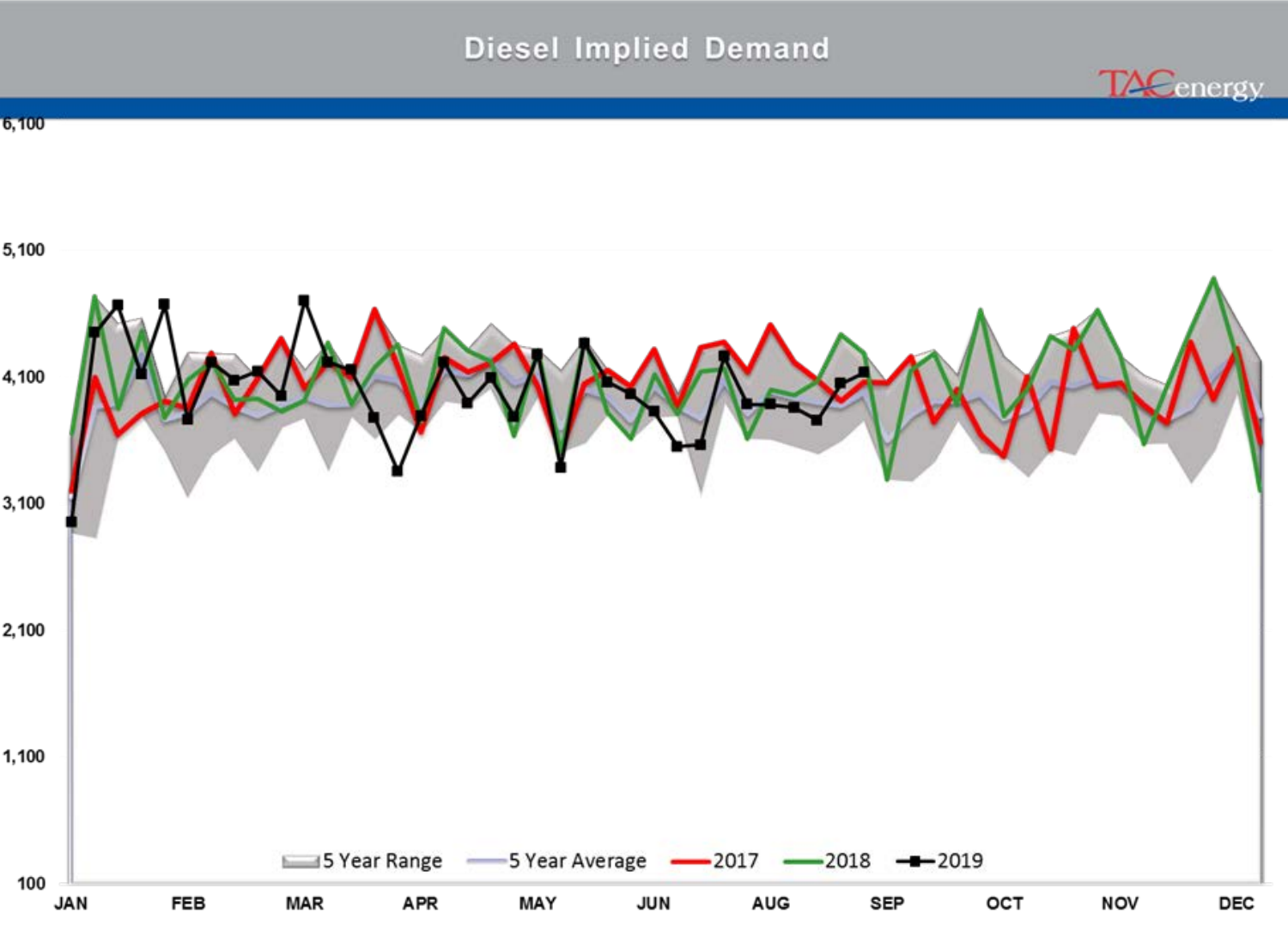## Diesel TOTAL US

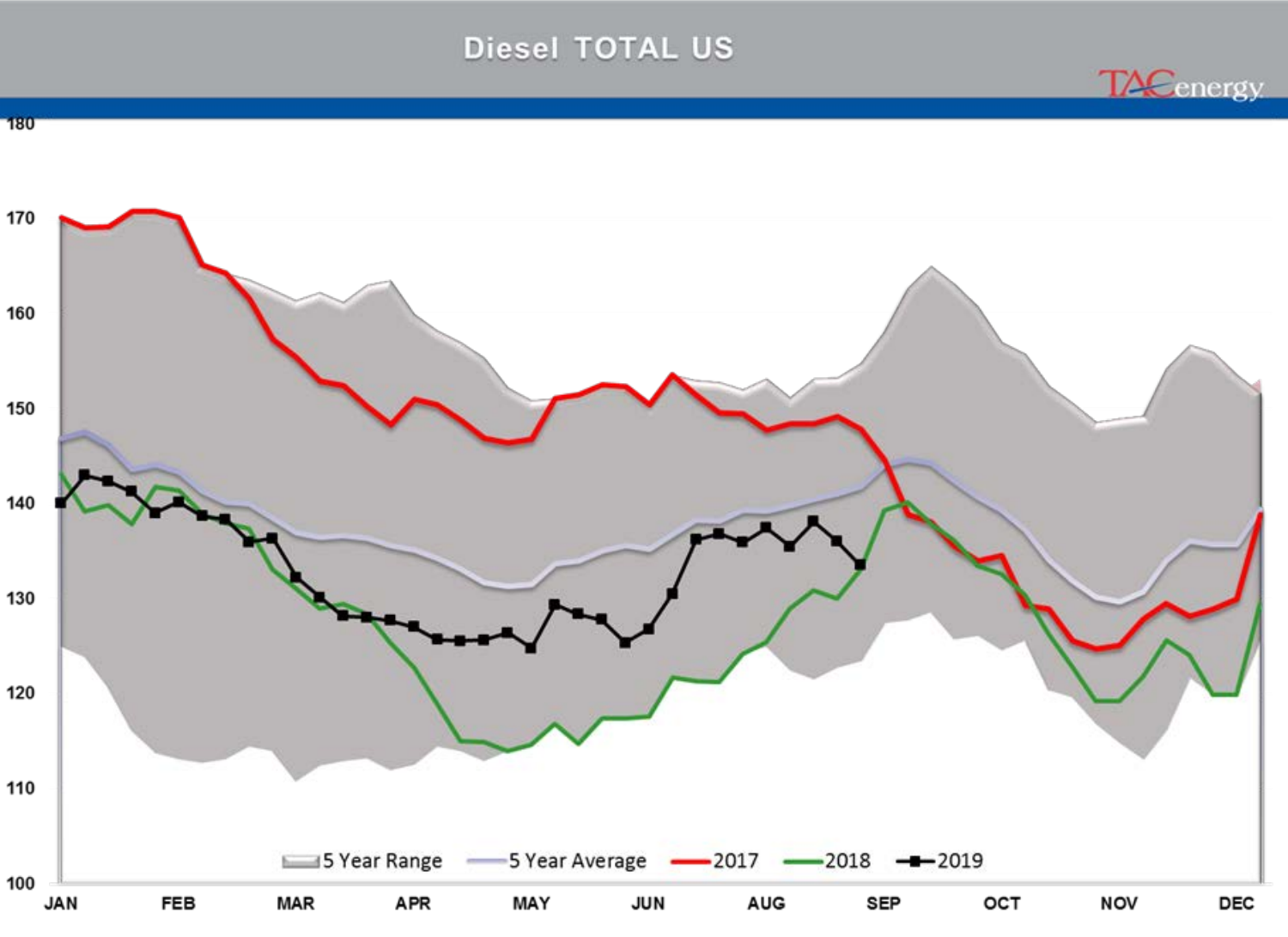### **Gasoline TOTAL US**